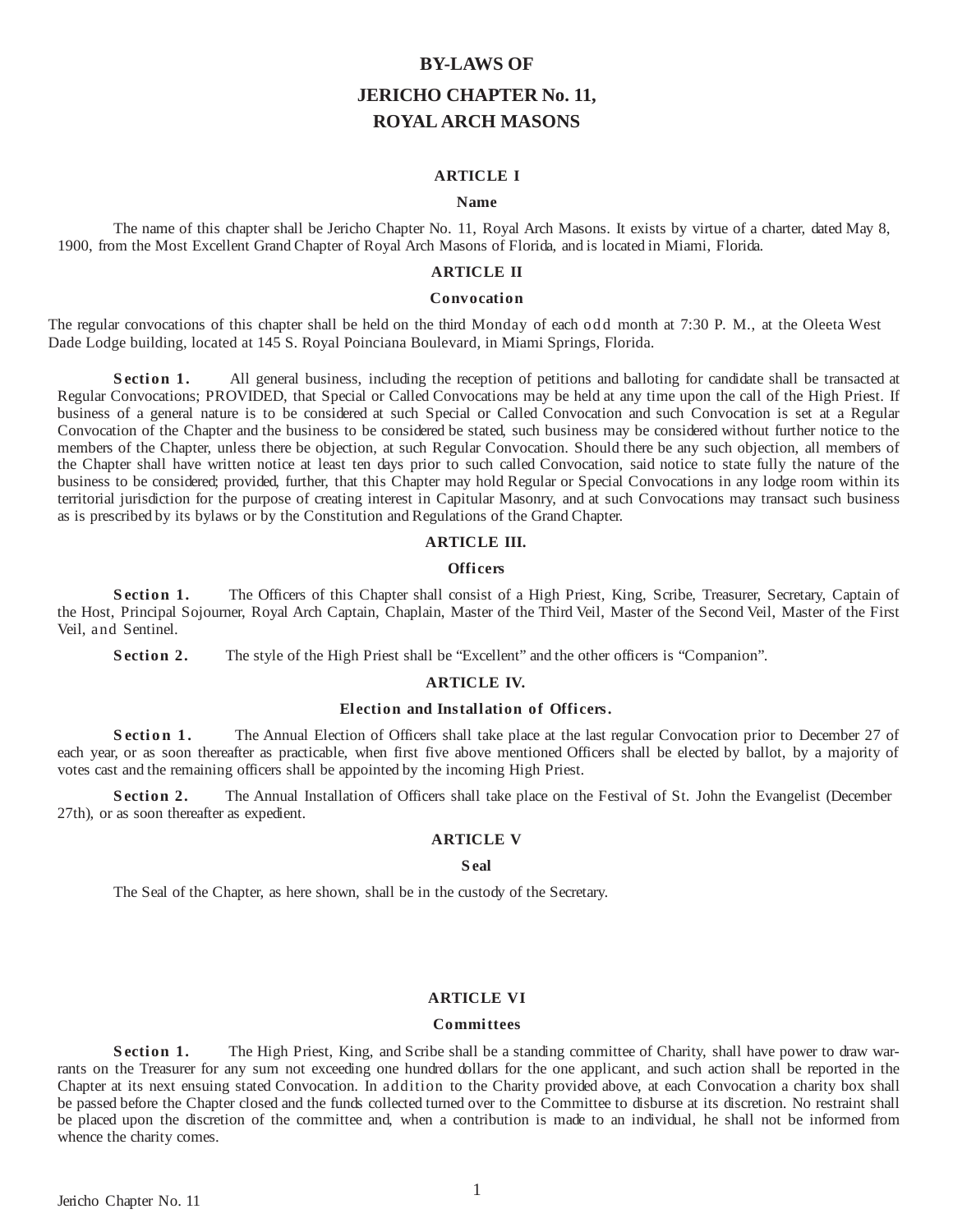**Section 2.** The High Priest, immediately after his installation, shall appoint the following standing committees, who shall hold their offices until their successors are appointed:

- **a.** A Finance Committee, consisting of three members, whose duty it shall be to examine and audit all accounts presented against the Chapter. The King shall chair such committee.
- **b.** A Committee for the Visitation of the Sick, consisting of three members, whose duty it shall be to endeavor to obtain information relative to all-sick Companions and to visit them and tender them such care and attention as their case may require; detailing, if necessary, such members of the Chapter as to them shall seem proper, to share with them this fraternal duty.
- **c.** An Entertainment Committee, consisting of three members, to provide suitable programs for social gatherings and to perform such duties enjoined upon it by the Chapter from time to time, for entertainment of its members.
- **d.** A Vigilance Committee, consisting of three members to assure that the integrity of the Masonic Fraternity is maintained.
- **e.** A Committee on Delinquency, consisting of five members, of which the High Priest and Secretary shall be two. It shall be the duty of this committee to inquire into, consider and report to the Chapter its recommendations in reference to members of the chapter who are subject to suspension for nonpayment of dues.

**Section 3.** The High Priest shall, at the time of the annual election of officers, appoint an Auditing Committee, consisting of three members, whose duty it shall be to audit the books and accounts of the Treasurer and the Secretary at the close of the Capitular year and report conditions found at the time of Installation or at the following Convocation. The King shall chair this committee.

# **ARTICLE VII.**

# **High Pri est**

It shall be the duty of the High Priest to preside at each Convocation and see that the Constitution, Laws and Regulations of the Most Excellent Grand Chapter of Royal Arch Masons of Florida, and the customs of Royal Arch Masonry, are duly observed and enforced.

# **ARTICLE VIII.**

## **S ecretary**

It shall be the duty of the Secretary to keep a regular list of the members, and record the transactions of the Chapter which are proper to be converted to writing. He shall receive all moneys paid into the Chapter and shall promptly pay the same over to the Treasurer, receiving an executed receipt therefor. He shall give due notice when directed, by advertising or otherwise, of the time of holding each Convocation. He shall make an annual report to the Chapter, at the Regular Annual Convocation, of the state of the funds of the Chapter, embracing an account of the receipts and expenditures, for the preceding year up to and including the Regular Convocation preceding the 27th of December, and more often if required. He shall perform such other duties as may be required of him by the Constitution, Laws and Edicts of Grand Chapter.

## **ARTICLE IX**

#### **Treasurer**

The Treasurer shall receive from the Secretary all the moneys collected by him on account of the Chapter, giving an executed receipt therefor. He shall keep a correct amount of the same and duly pay all orders drawn on him by authority of the Chapter. He shall make regular entries both of receipts and disbursements, and have his books and vouchers always ready for examination, when called upon for that purpose. He shall also report to the Chapter the state of the funds yearly and more often if required.

# **ARTICLE X.**

## **Petitions**

**Section 1.** The Degrees of the Chapter shall not be conferred for a less sum than Fifty dollars (\$50.00), which must be paid with the petition, and then only upon Master Masons who are members in good standing of Regular Lodges, whose petitions have been duly presented in writing at a Regular or Special Convocation and reported upon by a Committee of no less than three Companions. At the discretion of the Chapter, Petitions may be acted upon at the time of the report.

**S ection 2.** For membership by demit from another Chapter, a fee of Five (\$5.00) must accompany the demit. If such petition is approved by ballot of the Chapter, a dues card shall be issued the petitioner for the current year.

# **ARTICLE XI.**

#### **Dues**

The annual dues of this Chapter shall be twenty-five dollars (\$25.00), plus assessments levied by the Chapter, plus such sums as the Grand Chapter shall from time to time prescribe, plus the per capita sum as the General Grand Chapter may prescribe, payable in advance at the beginning of each Chapter Year, to-wit: December 28th of each year.

**Section 1.** Jericho Chapter No. 11, Royal Arch Masons, for the purpose of instituting a charitable endeavor, shall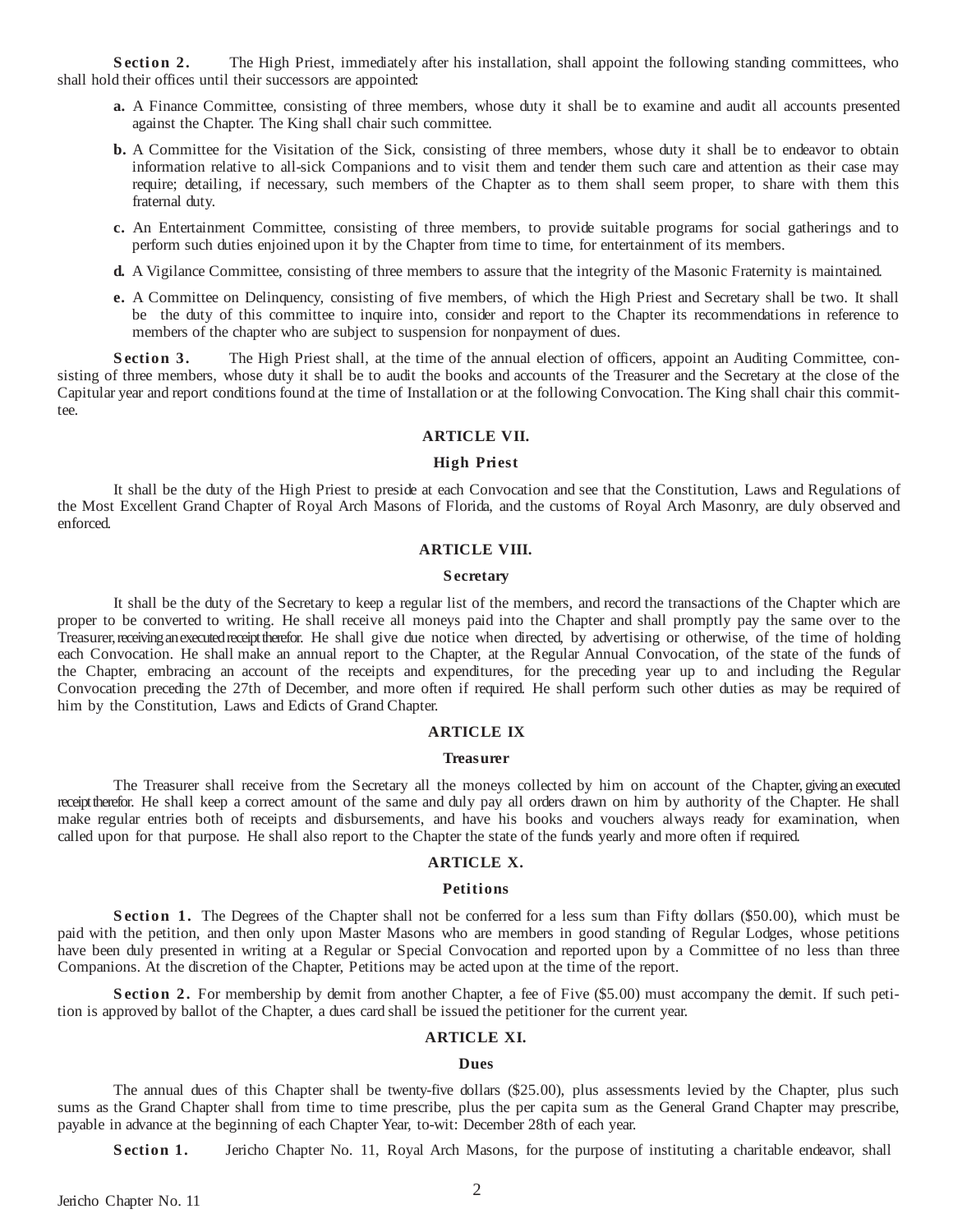assess each member on record the sum of one dollar (\$1.00) per annum. Such assessments are payable at the time dues are collectable (December 28th). Such funds are to be forwarded to the Royal Arch Research Assistance as outlined by the General Grand Chapter Royal Arch Masons, International.

# **ARTICLE XII**

# **Failure to Appear for Degrees**

When the ballot has been passed on the application of any Brother for the Degrees conferred in this Chapter, and said Brother shall fail to present himself within one year from the date of the ballot, he shall be deprived of the benefit of said ballot and said application shall be null and void — provided that said Brother shall have been duly notified of his election by this Chapter. Provided, however, that for satisfactory reasons shown, the Chapter may in such case retain the fee accompanying the petition; provided that said Brother may again make application and upon his election, will be given credit for the fee previously paid. If the application is rejected upon a repetition, the fee paid by him shall be returned.

## **ARTICLE XIII**

## **Suspension for Non-Payment of Dues**

Whenever any member shall be six months or more in arrears for dues the Secretary shall notify such delinquent, by written notice by first class mail to his last known ad ress, stating therein the amount owing for said dues, and that unless the same shall be paid within thirty days after such notification or satisfactory reason given, such delinquent may be suspended at the discretion of the Chapter. Thirty days after such notice has been given, said dues remaining unpaid, the Secretary shall issue a summons or notice to the delinquent to be present at a Regular Convocation of the Chapter to answer the charge of delinquency or neglect, and show cause why he should not be suspended, such notice to be served at least ten days before the Convocation appointed for the hearing. If the delinquent Companion does not appear after service of the notice, a default shall be entered against him, the Secretary's account being a sufficient charge, and he shall be suspended by action of the Chapter. If a member so suspended pays all delinquent dues together with dues for the current year within one year after he has been suspended, he shall stand reinstated instantly. If the member fails to pay the delinquent dues within one year, he shall be required to file an application for reinstatement accompanied by the current and delinquent dues. The said application may be considered at any regular Convocation and shall require a two thirds vote of the members present for reinstatement.

# **ARTICLE XIV**

#### **Marks**

Each candidate shall select and have his Mark recorded in the Book of Marks before Exaltation or immediately upon affiliation.

# **ARTICLE XV**

#### **Demits**

A Demit may be granted to a Companion upon his making application in writing, at a regular Convocation of the Chapter, without vote, provided the said Companion is not in arrears for dues or under charges. The Demit shall date from the time it is applied for.

## **ARTICLE XVI**

## **Membership**

## **S ection 1. Emeritus Members.**

- **a. By Necessity.** This Chapter may by two-thirds vote at a Regular Convocation, create as an Emeritus Member such companion as from age, infirmity, or misfortune have been incapacitated and unable to pay dues, thereby exempting such members from annual dues to the Chapter and the Grand Chapter. The Secretary shall file with the Grand Secretary each year a certificate setting forth the full name and add ress of the member and a complete statement of the reasons for creating such Emeritus Membership.
- **b. For Merit.** The honorary title of Emeritus Member may be conferred by two-thirds vote at a Regular Convocation on a deserving member for long membership and for distinguished service to the Capitular Rite. This Chapter shall pay to the Grand Chapter all annual dues, taxes and assessments of such member.
- **c. Removal from List.** The Chapter may, by a majority vote, take any such member listed pursuant to Sub Section a, above off the Emeritus List when he is able to pay his dues. Special notice shall be immediately given to Grand Chapter of such action.

**S ection 2. Life Membership.** This Chapter may only create Life Members who remain in affiliation in Lodge, in accordance with Chapter 26 of the Laws, Rules and Regulations of the Most Excellent Grand Chapter.

**a.** The fee for Life Membership shall be Three Hundred (\$300.00) dollars. Any member of record of this Chapter may enroll as a Life Member upon payment of the fee of Three Hundred (\$300.00) dollars. Special provision is made to allow members of record to enroll in the Life Membership program for the sum of Two Hundred Fifty (\$250.00) dollars provided they enroll within the first six months after adoption and approval of these Bylaws. New members (candidates) may enroll in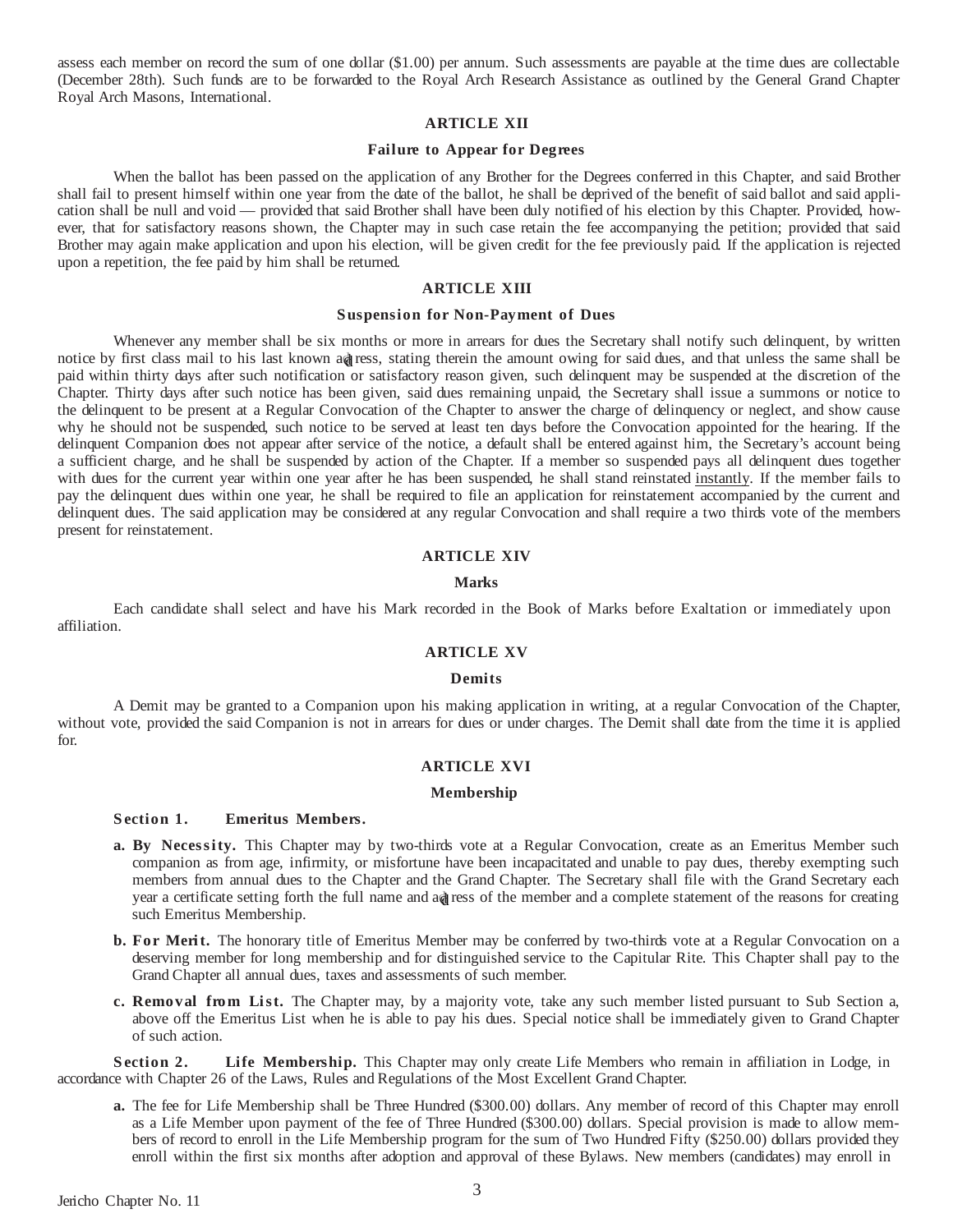the Life Membership program provided they enroll and pay the full sum of Two Hundred Fifty (\$250.00) dollars within six months after being Exalted a Royal Arch Masons. Dual Members and Plural Members as hereinafter defined may enroll and participate in the Life Member Program.

- **b.** A Memorial Life Membership may be purchased for a deceased Royal Arch Mason. The minimum fee shall be One Hundred (\$100.00) dollars.
- **c.** An Honorary Life Membership may be purchased for a Royal Arch Mason, not a member of this Chapter. The minimum fee shall be One Hundred (\$100.00) dollars. This action does not confer upon the Honorary Life Member any of the privileges of this Chapter which are the rights of a regular member.
- **d.** These funds will be deposited in a financial institution, as voted by the membership, where they will yield the highest interest possible and be secure in accordance with Most Excellent Grand Chapter requirements.
- **e.** These funds will be maintained in a life membership account and the principle amount will not be disturbed for any other purpose except to generate interest for the general fund.
- **f.** This membership will be perpetual and is non-transferable.
- **g.** A member desiring Life Membership shall apply to the Secretary of the Chapter for such membership on forms prescribed by the Chapter and shall tender therewith the fee herein prescribed. A copy of the completed and approved application form shall be placed in the individual's folder and one copy shall be retained in a Master File.
- **h.** A Life Member shall owe no further dues to the Chapter. A certificate denoting Life Membership thereon shall be issued to the member and the Secretary shall issue an annual dues card and denote Life Membership thereon.

**S ection 3. Past Rank and Honors.** At the discretion of the Presiding Officer, this Chapter shall extend such honors and privileges to Past Grand Officers and Distinguished Companions of this and other Grand Jurisdictions as custom and circumstances may require or permit.

**Section 4. Dual Membership.** Any member of a Constituent Chapter in another Grand Jurisdiction recognized by the Grand Chapter of Florida which permits Dual Membership may apply for, and be elected to membership in this Chapter.

**S ection 5. Plural Membership**. Any member of a Constituent Chapter in this Grand Jurisdiction may apply for, and be elected to, membership in this Chapter. Provided, however, that such member may not hold office in more than one Chapter at the same time.

**Section 6.** Perpetual Membership. This Chapter elects to follow the provisions of the Grand Chapter of Royal Arch Masons of Florida regarding Perpetual Membership status.

**S ection 7. Termination.** Involuntary termination of a Dual or Plural Member's membership in any Constituent Chapter will automatically terminate his membership in this Chapter.

## **ARTICLE XVII**

#### **Vacanci es in Offi ce**

Vacancies in elective offices can occur only by death, resignation, Demit, removal after Installation beyond the jurisdiction of the Grand Chapter, promotion at an election to fill vacancies, or by Suspension or Expulsion. The first three offices cannot be vacated by resignation except for reasons of infirmities of health acceptable to the Most Excellent Grand High Priest.

#### **ARTICLE XVIII.**

#### **Vacanci es, How Fill ed**

The Chapter may fill vacancies in any of the elective Offices except that of high Priest, by ballot at any regular Convocation but, in case of a vacancy in the office of High Priest, an election may be held only at a Regular Convocation, the members being duly summoned for that purpose, and by virtue of authority from the Grand High Priest, which must be applied for by the King and Scribe, with a vote of two-thirds of the members present at a Regular Convocation, to be certified by the Secretary, under the seal of the Chapter. Vacancies in appointed offices shall be filled by the High Priest. After such vacancy is filled the Secretary shall certify the name and address to the Grand Secretary.

# **ARTICLE XIX**

## **No Appeal**

There can be no appeal to the Chapter from the decision of the High Priest; however, three or more members of the Chapter may appeal to Grand Chapter or to the Grand High Priest from a decision of the High Priest.

# **ARTICLE XX**

#### **Funds**

**Section 1.** General Funds. The funds of this Chapter shall be deposited, by the Treasurer, in a bank to be designated by the Chapter. The account must always stand in the name of Jericho Chapter No. 11 and not in the name of the Treasurer, either